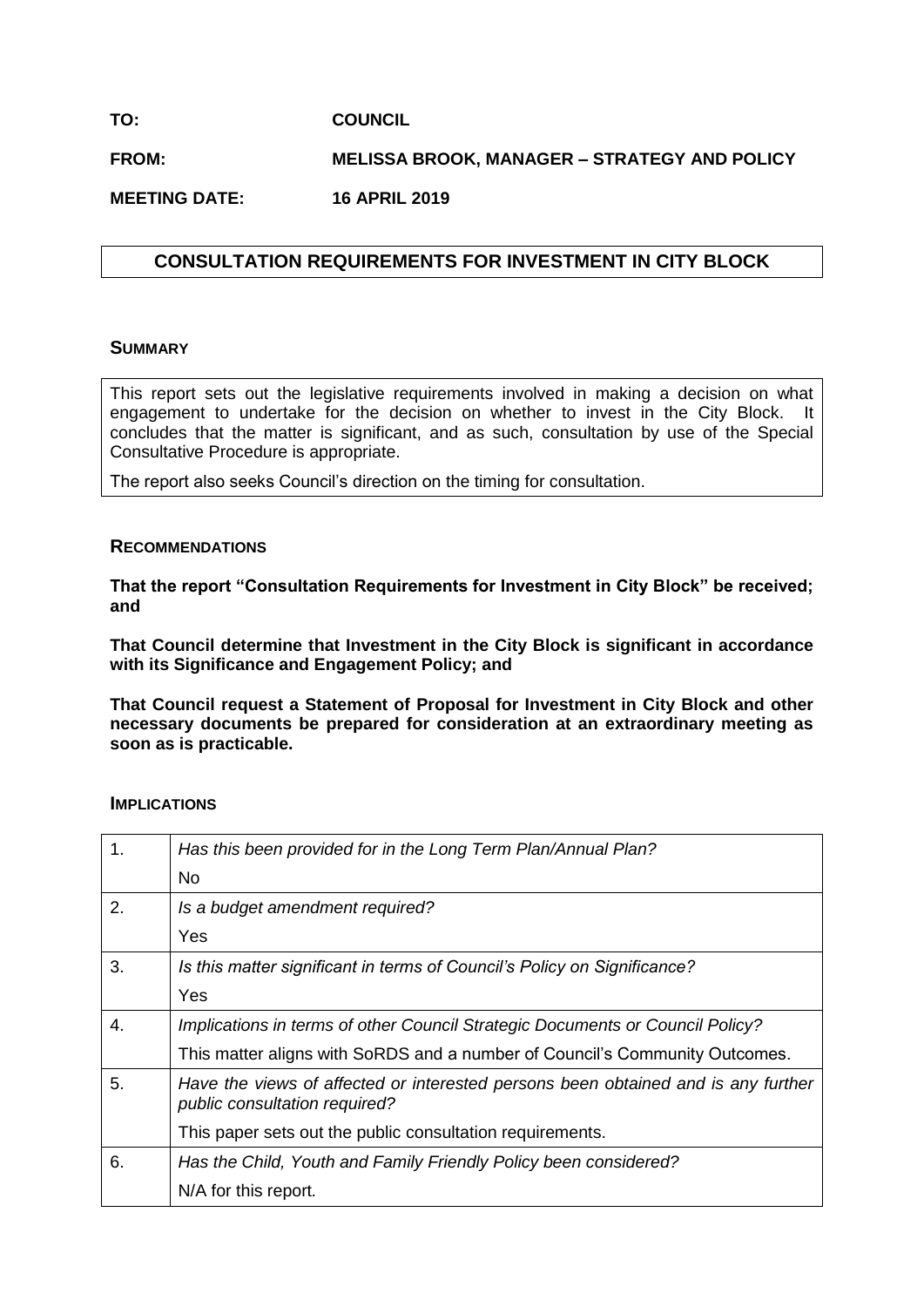## **FINANCIAL IMPLICATIONS**

The financial implications of consultation are staff time, and preparation and publication of materials. This could be covered within existing budgets.

## **1: ISSUE**

In 2017 Council, through Invercargill City Property Limited (\$1.8m) and Invercargill City Holdings Limited (\$3.2m), became an investor/shareholder in HWCP Ltd. Originally the intention was for the company to acquire all land necessary for a development in the Tay/Dee/Esk/Kelvin Streets block.

In September 2018, Council acknowledged that HWCP Ltd had shifted from a land bank to a developer of the inner city block. Invercargill City Properties Ltd has made it clear that it invested in HWCP Ltd as a land bank and Council has said that it will not invest further funds in HWCP Ltd, as a developer, without consultation with the community.

Council has, not only in its decisions, but also in response to a number of *Local Government Official Information and Meetings Act* 1987 requests has indicated that it will not invest further in HWCP Ltd without consultation.

The question for Council to consider now is the process required and timing for any consultation.

## **2: LEGISLATION**

The purpose of the Local Government Act 2002 (the Act), amongst other things, is to provide a framework and powers for local authorities to decide which activities they undertake and the manner in which they will undertake them; and promote the accountability of local authorities to their communities. The Act provides that the purpose of Local Government is first to meet the current and future needs of communities in a way that is most cost effective for households and businesses. It further provides that the provision of these services is to be efficient, effective and appropriate to present and anticipated circumstances.

The Act was amended in 2012 to constrain councils to providing good quality public services, local infrastructure and regulatory functions. However, the four wellbeings - social, community, environmental and cultural - are currently at Select Committee stage for reintroduction into the Act. Any investment in a city block development would be considered in the context of social and community wellbeing.

Sections 77 to 79 of the Act establish requirements for councils when making decisions. The Act provides that Council must seek to identify all reasonably practicable options for the achievement of the objective of a decision and must assess the options in terms of their advantages and disadvantages. The following reasonably practicable options for responding to the opportunity to invest in the City Block have been identified.

- Option 1 Investment into the City Block.
- Option 2 No investment in the City Block.

A full analysis of the advantages and disadvantages of each option will be included in the consultation materials to be provided to Council.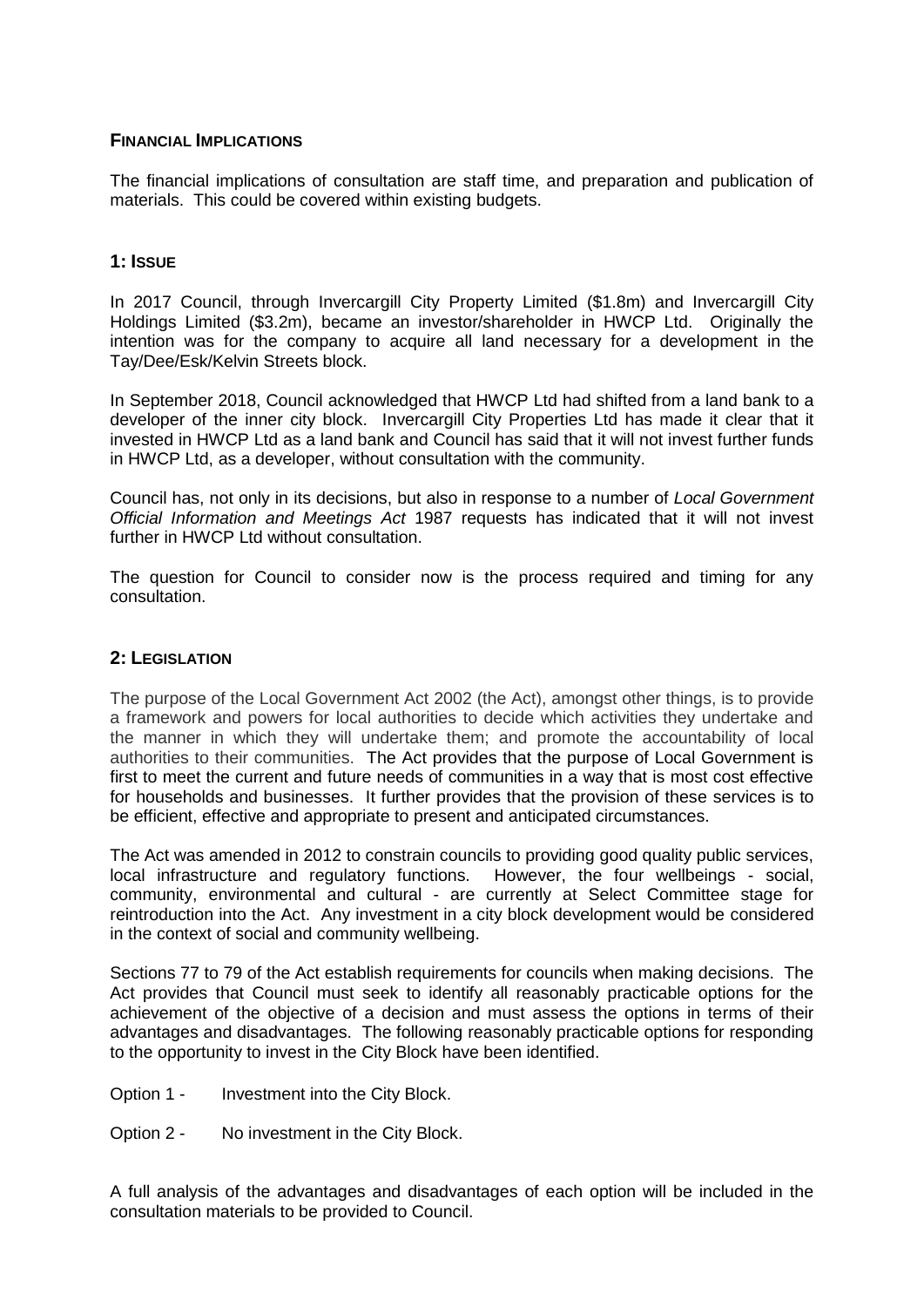Section 78 of the Act requires a local authority to give consideration to the views and preferences of persons likely to be affected by, or have an interest in, an investment by Invercargill City Council in the City Block. In this instance, all ratepayers and residents of Invercargill could be seen as affected, as any investment would be funded by rates. In order to obtain the views of the community, Council officers are recommending a consultation process; an engagement plan will be provided for Council's consideration alongside the consultation materials and Statement of Proposal.

Section 79 provides Council the discretion to make judgements about how best to achieve compliance with sections 77 and 78, although compliance should be largely in proportion to the significance of the matter concerned. In particular, Council has discretion to make judgements about the extent to which different options are to be identified and assessed, the degree to which benefits and costs are to be quantified, the extent and detail of the information to be considered and the extent and nature of any written record to be kept of the manner in which it has complied with sections 77 and 78. When making these judgements, Council must have regard to the principles relating to local authorities established in section 14 of the Act, the extent of Council's resources and the extent to which the nature of the decision or the circumstances in which a decision is taken, allow Council scope and opportunity to consider a range of options or the views and preferences of other persons.

The principles set out in section 14 of the Act *(Appendix 1)* are particularly relevant, as they refer to commercial undertakings and risk.

In section 82, the Act sets out the principles of consultation. In essence:

- people must have reasonable access to relevant information in a manner and format that is appropriate to the preferences and needs of those people;
- people who will be affected by, or have an interest in, the decision or matter should be encouraged to present their views to council, and council must provide them with a reasonable opportunity to present those views in a manner and format that is appropriate to the preferences and needs of them;
- persons encouraged to present their views to council should have clear information from council on the purpose of consultation and the scope of the decisions to be taken after consideration of everyone's views;
- Council must receive the views presented with an open mind, and give due consideration to those views;
- The nature and significance of the decision, including its likely impact on people with an interest in the matter, will determine the approach to consultation that the Council determines to be appropriate.

All of the above is a forerunner to considering how significant the proposal is, and for that, Council must turn to its Significance and Engagement Policy.

## **3: SIGNIFICANCE AND ENGAGEMENT POLICY**

The Council is required to consult on issues as determined by it. To help with the determination and to guide the level of consultation, Council has adopted a Significance and Engagement Policy. Using the categories contained in that policy, the decision on whether to invest in the City Block is considered of greater significance.

### Contribution to Community Outcomes

Council will consider the extent to which the decision contributes to its Community Outcomes or any key project. If a matter clearly contributes to several Community Outcomes or a key project and is borderline in regards to the other thresholds and criteria for determining significance, this will mitigate in favour of the decision being treated as "less significant". If,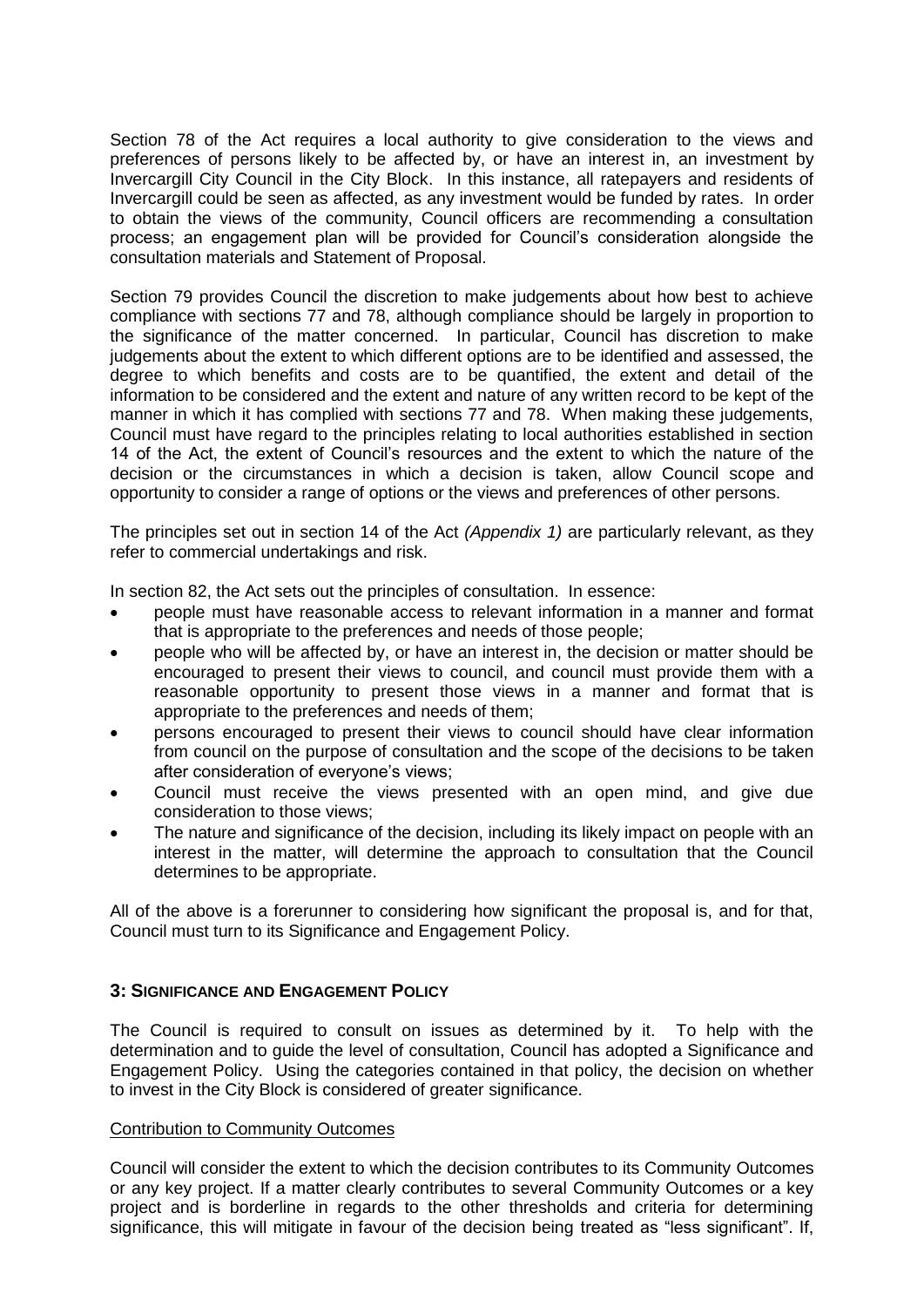however, a decision does not clearly contribute to Community Outcomes or a key project and is borderline in regards to the other thresholds and criteria for determining significance, Council will adopt a precautionary approach and treat the issue as being "more significant". Investing in the City Block would likely contribute towards the following Community Outcomes identified by Council within its 2018-28 Long-term Plan:

- $\triangleright$  Invercargill's economy continues to grow and diversify
- $\triangleright$  Invercargill's business areas are bustling with people, activities and culture
- $\triangleright$  Strong collaborative leadership of the City is demonstrated
- Residents of, as well as visitors to, Invercargill give positive feedback and have great experiences.

#### Consistency with Long-term Plan (LTP)

The City Block development was not included in the ICC 2018-28 LTP. This gives the issue greater significance.

#### Net Cost to Council

More information is required on the net cost to Council, but it is fair to say it will be significant. Unbudgeted capital expenditure over \$5 million is considered significant.

#### Variation of Options

There are significant variations in the impacts between a decision by Council not to invest any further in the City Block development as opposed to a decision to provide further investment in the project. This leads to the decision having greater significance.

#### Reversibility

Once made, a decision to invest in the City Block is not easily reversed. The decision will be relied upon by a number of other parties. This leads to the decision having greater significance.

#### Level of Controversy

Council's investment in the City Block development has the potential to be controversial. This leads to the decision having greater significance.

#### Precautionary Approach

If in doubt, Council's policy is to consult.

#### Impact on Funders

The impact on rates of this decision is currently unknown, an analysis will be included in the Statement of Proposal.

Due to the significance of the issue being considered, it is recommended that Council choose to use the Special Consultative Procedure to engage with the community prior to making a decision on further investment in the City Block project.

### **4: TIMING**

The proposal has shifted up a gear in recent months, with funding from the Provincial Growth Fund for feasibility work. Resource consent was applied for, and the hearing conducted in the last week of March. The hearing is currently adjourned, awaiting further information.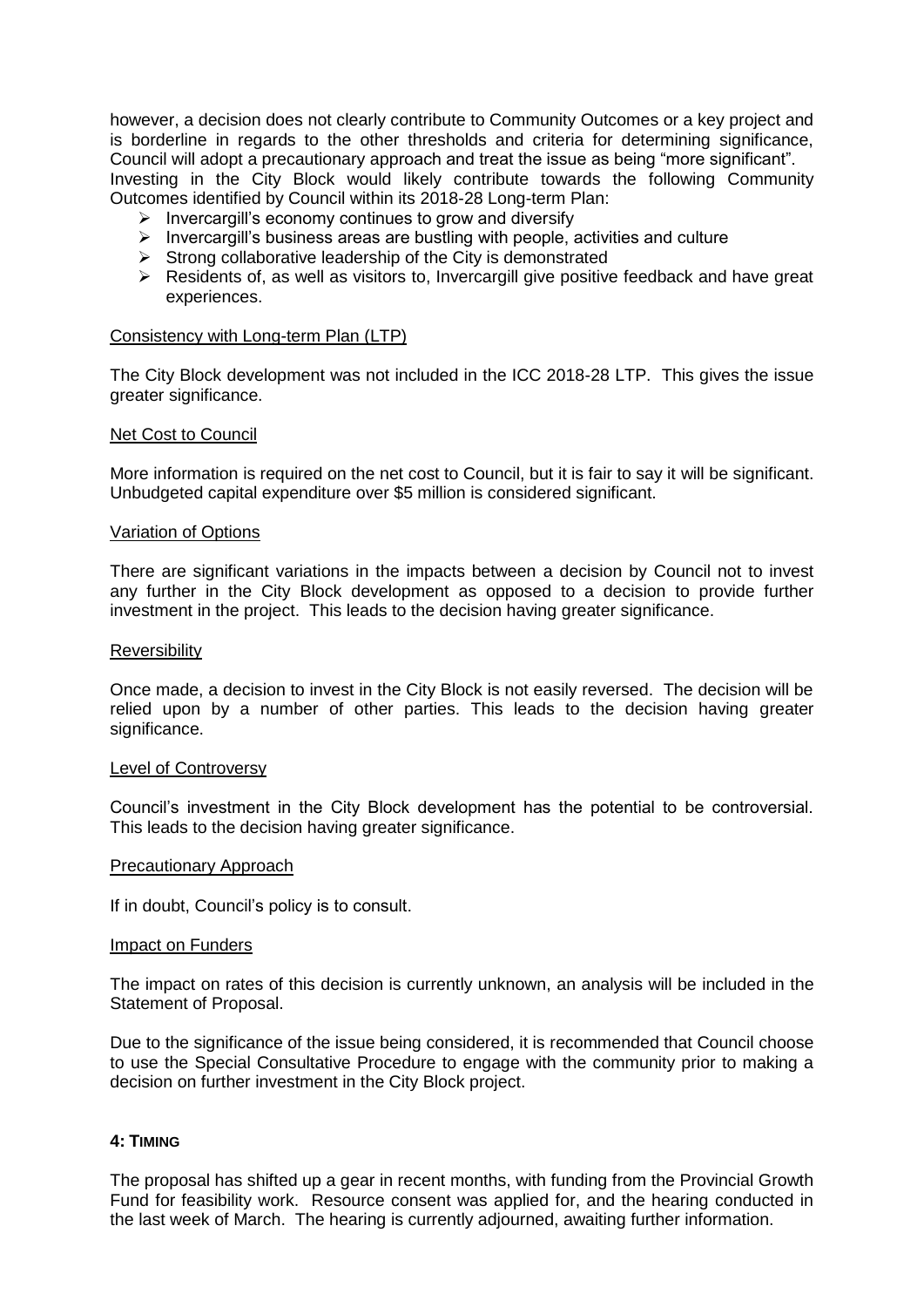Now could be an appropriate time to consult the public. It is unfortunate that the proposed consultation process will lead up to, and the decision will need to be made in, the preelection period. However, matters related to the regulatory framework have been addressed and are now under consideration by independent commissioners. If Council is to be an investor in the City Block it needs to match its partners' timeframes. There will be no right time, but Council can now reasonably ask the public for its views on investing in the development.

# **5. RISK**

Officers have considered the need for this proposal to be treated as an amendment to the Long-term Plan. Officers consider that it does not meet the test in section 97 (certain decisions to be taken only if provided for in long-term plan) of the Act and therefore the decision can be made without amending the Long-term Plan. This section relates to level of service for significant activities and ownership or control of a strategic asset.

Guidance from the Local Government New Zealand website advises that '*It is only an amendment to the long-term plan if there is a significant (as defined in your significance and engagement policy) change to what was forecast in the long-term plan.'*

Without yet knowing the impact on rates, the Revenue and Financing Policy and the consequential decisions that may need to be made relating to information included within the Long-term Plan, there is a risk that Council may breach its statutory requirements under the Local Government Act 2002 through not treating this proposal as an amendment to the Longterm Plan. A breach of Council's statutory obligations would result in a tag on the Annual Report when reviewed by Council's auditors.

This risk is mitigated through undertaking the extensive consultation process as recommended by this report. Council may wish to accept this risk as the preparation of an amendment to the Long-term Plan would require extra time to prepare the documentation and have the audit completed as well as extra cost associated with having the audit undertaken. The consultation process as recommended will meet the requirements for an LTP amendment, the only requirement that would not be completed would be the report from the Auditor General following an audit of the consultation document and underlying information.

Questions could be raised as to whether the proposal fits within the purview of local government. Section 11A of the Act lists core services that Council must have particular regard to when providing its services, a development like the City block is not included in the list. The current legislation remains focused on councils meeting the current and future needs of communities for good-quality local infrastructure, local public services, and performance of regulatory functions in a way that is most cost-effective for households and businesses. Although at Select Committee stage, the four wellbeings have not been reintroduced into the Local Government Act. There is a risk in being ahead of the legislation by taking a decision to get involved in this project for the social and economic wellbeing of the community.

Section 14(fa) requires Council to periodically assess the expected returns to Council from investing in, or undertaking, a commercial activity. The Council also needs to satisfy itself that the expected returns are likely to outweigh the risks inherent in the investment or activity. With the investment in this proposal likely to be for strategic and social wellbeing reasons, there is a risk the returns are not likely to meet a purely commercial measure.